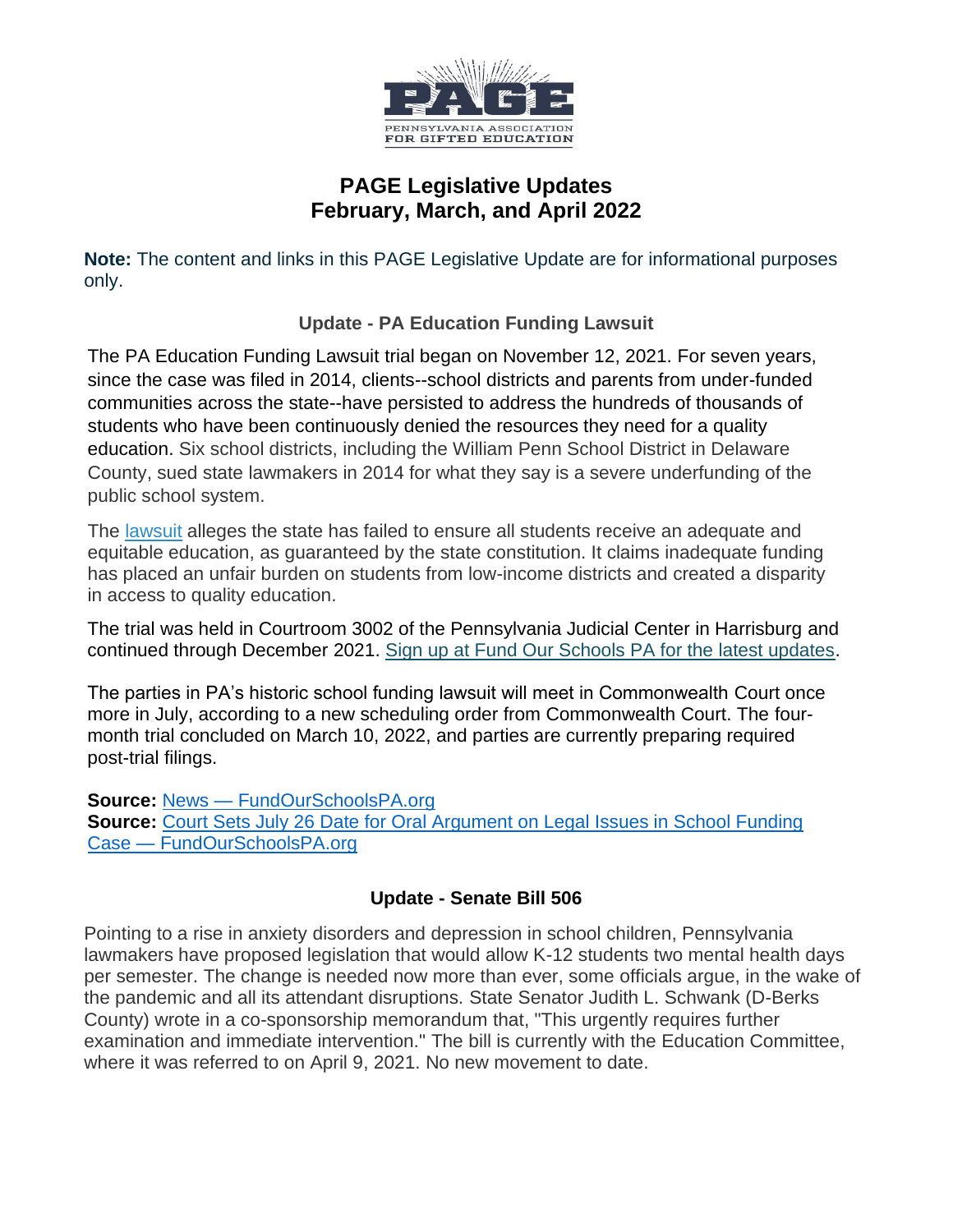

**Source:** Bill Information - Senate Bill 506; Regular Session 2021-2022 - PA General Assembly (state.pa.us)

### **Update - PA House Bill 1893**

A bill that would make more state reporting on COVID-19 and other diseases available to the public was passed by the Pennsylvania House of Representatives in a party-line vote on October 4, 2021.

The Republican-backed bill, sponsored by Bucks County's Rep. Craig Staats, would amend the 1950s-era Disease Prevention and Control Act to allow the public access to all state reports on diseases and any records of actions taken in response to those reports. This bill was referred to the House and Human Services Committee on October 25, 2021. No new movement is to date.

**Source:** Bill Information - House Bill 1893; Regular Session 2021-2022 - PA General Assembly (state.pa.us)

#### **Office for Civil Rights Reaches Resolution Agreement with Nation's Second Largest School District, Los Angeles Unified**

The U.S. Department of Education's Office for Civil Rights (OCR) resolved an investigation of the Los Angeles Unified School District in California with an agreement requiring it to take steps necessary to ensure that students with disabilities receive educational services, including compensatory services, during and resulting from the COVID-19 pandemic.

**Source:** Office for Civil Rights Reaches Resolution Agreement with Nation's Second Largest School District, Los Angeles Unified, to Meet Needs of Students with Disabilities during COVID-19 Pandemic (govdelivery.com)

#### **Act 1 of 2022**

Pennsylvania's Department of Education has issued new guidance to school district superintendents regarding Act 1 of 2022, a recently adopted law that provides additional support to students who experience "education instability" due to homelessness, involvement in the foster care or juvenile justice systems, or court-ordered placements.

The law removes barriers to fully participating in school and ensures that students are not penalized due to lost or unrecognized credits or the inability to take a course required by their current school.